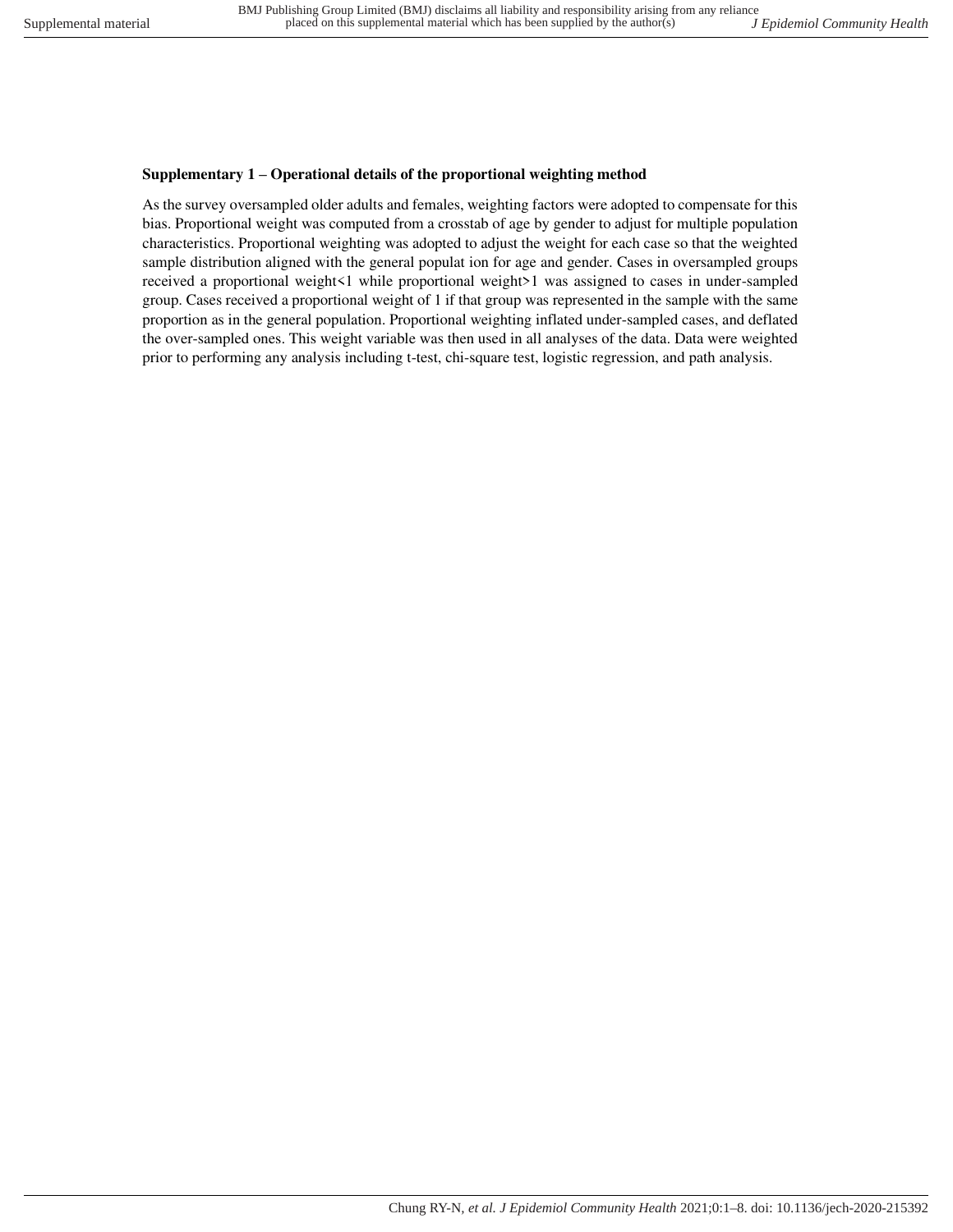|                                       | Original $%$  | Weighted $%$ * |
|---------------------------------------|---------------|----------------|
| Age (year)                            |               |                |
| 18-30                                 | 67 $(8.9\%)$  | 133 (17.7%)    |
| 31-40                                 | 73 (9.7%)     | 136 (18.1%)    |
| $41 - 50$                             | 135 (18.0%)   | 133 (17.7%)    |
| 51-60                                 | 135 (18.0%)   | 144 (19.1%)    |
| 61-70                                 | 153 (20.3%)   | 113 (15.0%)    |
| 71-80                                 | $111(14.8\%)$ | 54 (7.1%)      |
| 81 or above                           | 78 (10.4%)    | $40(5.3\%)$    |
| Sex                                   |               |                |
| Male                                  | 274 (36.4%)   | 336 (44.7%)    |
| Female                                | 478 (63.6%)   | 416 (55.3%)    |
| Marital status                        |               |                |
| Never married                         | 112 (14.9%)   | 188 (25.0%)    |
| Married / Cohabit                     | 534 (71.0%)   | 493 (65.6%)    |
| Separated / Divorced / Widowed        | $106(14.1\%)$ | 71 (9.4%)      |
| Number of people within the household |               |                |
| 1                                     | 81 (10.8%)    | $60(8.0\%)$    |
| $\overline{c}$                        | 192 (25.5%)   | 156 (20.7%)    |
| 3                                     | 89 (11.8%)    | 94 (12.4%)     |
| $\overline{\mathcal{L}}$              | 177 (23.5%)   | 198 (26.4%)    |
| 5                                     | 144 (19.1%)   | 165 (21.9%)    |
| 6 or above                            | 69 (9.2%)     | 79 (10.6%)     |
| <b>Education</b> level                |               |                |
| Primary or below                      | 255 (34.2%)   | 167 (22.4%)    |
| Secondary                             | 352 (47.2%)   | 351 (47.1%)    |
| Tertiary or above                     | 138 (18.5%)   | 228 (30.6%)    |
| Social security                       |               |                |
| Yes                                   | 265 (35.2%)   | 157 (20.8%)    |
| N <sub>o</sub>                        | 487 (64.8%)   | 595 (79.2%)    |
| Place of birth                        |               |                |
| Hong Kong                             | 375 (49.9%)   | 426 (56.7%)    |
| Others                                | 376 (50.1%)   | 325 (43.3%)    |
| Income-poverty                        |               |                |
| Non-income-poor                       | 409 (62.3%)   | 489 (73.7%)    |
| Income-poor                           | 247 (37.7%)   | 174 (26.3%)    |
| Deprivation                           |               |                |
| Non-deprived                          | 570 (75.8%)   | 592 (78.7%)    |
| Deprived                              | 182 (24.2%)   | 160 (21.3%)    |

|  |  | Supplementary 2 - Table. Original and weighted demographic and socioeconomic characteristics |  |
|--|--|----------------------------------------------------------------------------------------------|--|
|  |  |                                                                                              |  |

\* Weighted according to the census data in terms of age and sex (mid 2019 HK population)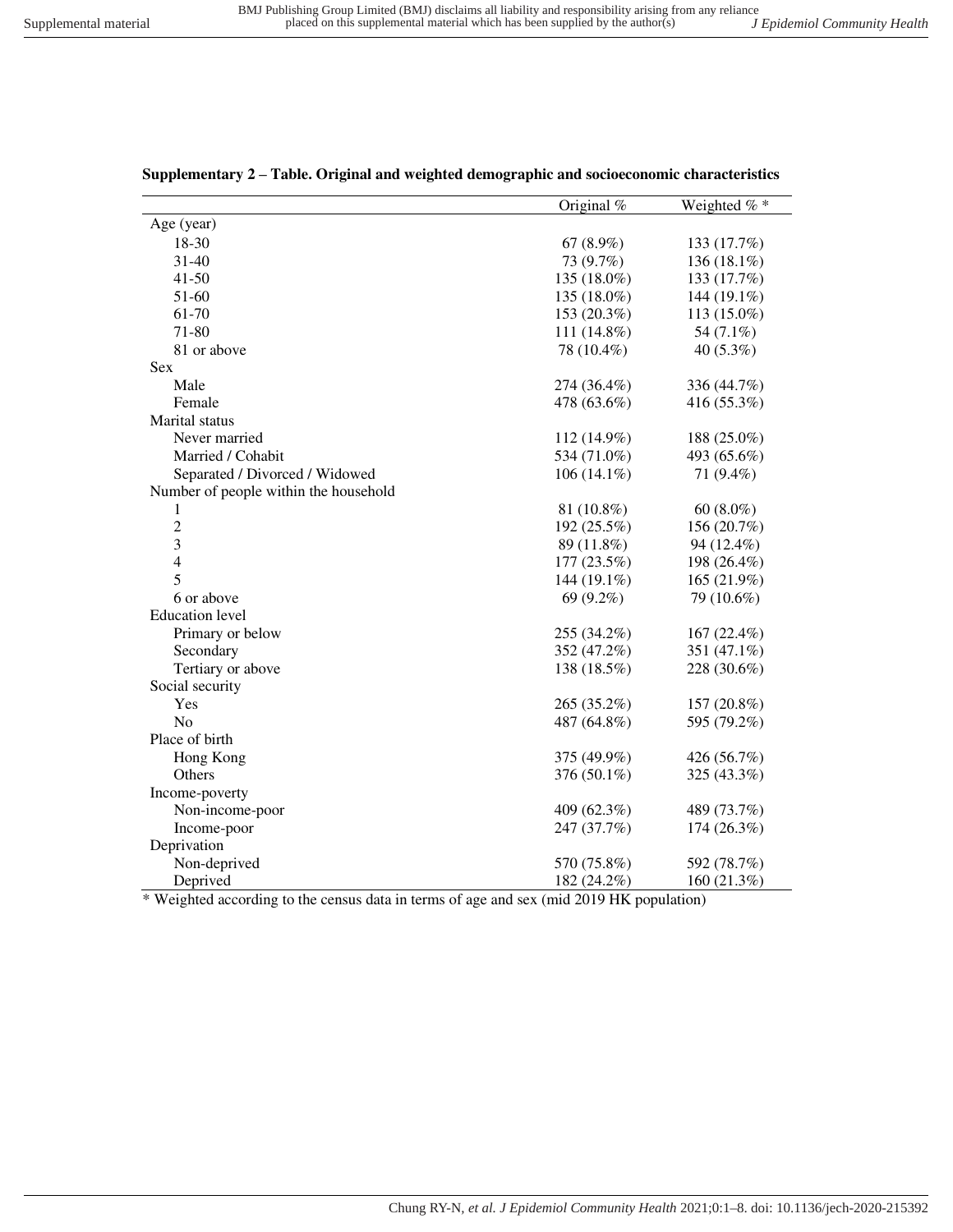## **Supplementary 3 – Table. Association of demographic, socioeconomic characteristics, and current economic activity status by HRQOL and negative COVID-19-related issues**

|                                      | <b>HRQOL</b>   |         |                 | Negative COVID-19-related issues |                                 |                                    |                |                                 |                                                                                     |                |                                 |                                |                |
|--------------------------------------|----------------|---------|-----------------|----------------------------------|---------------------------------|------------------------------------|----------------|---------------------------------|-------------------------------------------------------------------------------------|----------------|---------------------------------|--------------------------------|----------------|
|                                      | $SF-12$        |         |                 | Worry of COVID-19                |                                 | Change of economic activity status |                |                                 | Current face mask reserves in<br>the household                                      |                |                                 |                                |                |
|                                      | PCS            | $p^a$   | <b>MCS</b>      | $p^a$                            | Neutral /<br>Not<br>worried     | Worried                            | p <sup>b</sup> | No                              | Unemployed<br>/ Insufficient<br>working<br>hours /<br>Uncertain<br>working<br>hours | p <sup>b</sup> | 1 month<br>or more              | 3 weeks<br>or less             | p <sup>b</sup> |
| Age (year)                           |                | < 0.001 |                 | < 0.001                          |                                 |                                    | 0.766          |                                 |                                                                                     | < 0.001        |                                 |                                | < 0.001        |
| 18-30                                | $54.3 \pm 4.3$ |         | $60.4 \pm 8.4$  |                                  | 54                              | 79                                 |                | 110                             | 23                                                                                  |                | 127                             | 2                              |                |
| 31-40                                | $53.2 \pm 5.7$ |         | $58.6 \pm 10.1$ |                                  | $(16.9\%)$<br>50                | $(18.2\%)$<br>86                   |                | $(17.9\%)$<br>110               | (17.6%)<br>25                                                                       |                | $(20.3\%)$<br>123               | $(2.9\%)$<br>9                 |                |
| 41-50                                | $54.8 \pm 5.5$ |         | $57.6 \pm 9.0$  |                                  | $(15.7\%)$<br>59<br>$(18.5\%)$  | $(19.9\%)$<br>74<br>$(17.1\%)$     |                | $(17.9\%)$<br>90                | $(19.1\%)$<br>39<br>$(29.8\%)$                                                      |                | $(19.6\%)$<br>110               | $(13.2\%)$<br>13<br>$(19.1\%)$ |                |
| 51-60                                | $52.6 \pm 7.5$ |         | $57.1 \pm 9.3$  |                                  | 67                              | 77                                 |                | (14.7%)<br>111                  | 31                                                                                  |                | (17.5%)<br>124                  | 12                             |                |
| 61-70                                | $50.6 + 9.9$   |         | $55.4 \pm 7.5$  |                                  | $(21.0\%)$<br>50                | $(17.8\%)$<br>63                   |                | $(18.1\%)$<br>99                | (23.7%)<br>12                                                                       |                | $(19.8\%)$<br>85                | $(17.6\%)$<br>15               |                |
| 71-80                                | $51.4 \pm 7.5$ |         | $53.7 \pm 7.1$  |                                  | (15.7%)<br>22                   | $(14.5\%)$<br>31                   |                | $(16.2\%)$<br>53                | $(9.2\%)$<br>1                                                                      |                | $(13.6\%)$<br>37                | $(22.1\%)$<br>11               |                |
| 81 or above                          | $45.7 + 9.7$   |         | $54.0 \pm 7.7$  |                                  | $(6.9\%)$<br>17                 | $(7.2\%)$<br>23                    |                | $(8.6\%)$<br>40                 | $(0.8\%)$<br>0                                                                      |                | $(5.9\%)$<br>21                 | $(16.2\%)$<br>6                |                |
| Sex                                  |                | 0.001   |                 | 0.062                            | $(5.3\%)$                       | $(5.3\%)$                          | 0.001          | $(6.5\%)$                       | $(0\%)$                                                                             | 0.143          | $(3.3\%)$                       | $(8.8\%)$                      | 0.376          |
| Male                                 | $51.7 \pm 6.9$ |         | $58.1 \pm 9.0$  |                                  | 164                             | 172                                |                | 265                             | 66                                                                                  |                | 283                             | 35                             |                |
| Female                               | $53.4 \pm 7.5$ |         | $56.8 \pm 8.9$  |                                  | $(51.4\%)$<br>155<br>$(48.6\%)$ | (39.7%)<br>261<br>$(60.3\%)$       |                | $(43.4\%)$<br>346<br>$(56.6\%)$ | $(50.4\%)$<br>65<br>$(49.6\%)$                                                      |                | $(45.1\%)$<br>344<br>$(54.9\%)$ | $(50.7\%)$<br>34<br>$(49.3\%)$ |                |
| Marital status                       |                | < 0.001 |                 | < 0.001                          |                                 |                                    | 0.434          |                                 |                                                                                     | 0.953          |                                 |                                | 0.002          |
| Never married                        | $53.7 + 5.2$   |         | $60.6 \pm 8.0$  |                                  | 81                              | 107                                |                | 156                             | 32                                                                                  |                | 171                             | 8                              |                |
| Married / Cohabit                    | $52.7 \pm 7.5$ |         | $56.9 \pm 8.9$  |                                  | $(25.4\%)$<br>213<br>$(66.8\%)$ | (24.7%)<br>280<br>$(64.7\%)$       |                | $(25.5\%)$<br>398<br>$(65.0\%)$ | $(24.2\%)$<br>87<br>$(65.9\%)$                                                      |                | (27.3%)<br>406<br>$(64.8\%)$    | $(11.4\%)$<br>50<br>$(71.4\%)$ |                |
| Separated /<br>Divorced /<br>Widowed | 49.4±9.4       |         | $52.6 \pm 9.1$  |                                  | 25<br>$(7.8\%)$                 | 46<br>$(10.6\%)$                   |                | 58<br>$(9.5\%)$                 | 13<br>$(9.8\%)$                                                                     |                | 50<br>$(8.0\%)$                 | 12<br>$(17.1\%)$               |                |
| <b>Education</b> level               |                | < 0.001 |                 | < 0.001                          |                                 |                                    | 0.164          |                                 |                                                                                     | 0.005          |                                 |                                | 0.003          |
| Primary or below                     | $50.1 \pm 8.7$ |         | $54.3 \pm 8.2$  |                                  | 61                              | 106                                |                | 146                             | 18                                                                                  |                | 123                             | 21                             |                |
| Secondary                            | $52.9 \pm 7.5$ |         | $57.6 \pm 8.3$  |                                  | $(19.4\%)$<br>159<br>$(50.5\%)$ | $(24.6\%)$<br>192<br>$(44.5\%)$    |                | $(24.1\%)$<br>267<br>$(44.1\%)$ | $(14.0\%)$<br>76<br>$(58.9\%)$                                                      |                | (19.7%)<br>289<br>$(46.3\%)$    | $(30.9\%)$<br>37<br>$(54.4\%)$ |                |
| Tertiary or above                    | $54.1 \pm 5.2$ |         | $59.3 \pm 10.0$ |                                  | 95                              | 133                                |                | 193                             | 35                                                                                  |                | 212                             | 10                             |                |
| Income-poverty                       |                | < 0.001 |                 | < 0.001                          | $(30.2\%)$                      | $(30.9\%)$                         | 0.820          | $(31.8\%)$                      | $(27.1\%)$                                                                          | 0.747          | $(34.0\%)$                      | (14.7%)                        | < 0.001        |
| Non-income-poor                      | $53.5 \pm 6.4$ |         | $58.2 + 9.0$    |                                  | 210                             | 279                                |                | 394                             | 91                                                                                  |                | 440                             | 35                             |                |
| Income-poor                          | $49.6 \pm 9.3$ |         | 54.8±9.0        |                                  | $(74.2\%)$<br>73                | $(73.4\%)$<br>101                  |                | $(73.8\%)$<br>140               | $(75.2\%)$<br>30                                                                    |                | $(78.0\%)$<br>124               | $(57.4\%)$<br>26               |                |
| Current economic<br>activity status  |                | < 0.001 |                 | < 0.001                          | $(25.8\%)$                      | $(26.6\%)$                         | 0.336          | $(26.2\%)$                      | $(24.8\%)$                                                                          | < 0.001        | $(22.0\%)$                      | $(42.6\%)$                     | 0.003          |
| Full time<br>employee                | $53.3 \pm 6.3$ |         | $59.1 \pm 8.7$  |                                  | 139<br>$(43.4\%)$               | 187<br>$(43.2\%)$                  |                | 268<br>$(43.9\%)$               | 58<br>$(43.9\%)$                                                                    |                | 296<br>$(47.1\%)$               | 19<br>(27.5%)                  |                |
| Part time<br>employee                | $53.2 \pm 6.9$ |         | $57.2 + 9.9$    |                                  | 19<br>$(5.9\%)$                 | 35<br>$(8.1\%)$                    |                | 24<br>$(3.9\%)$                 | 30<br>(22.7%)                                                                       |                | 45<br>$(7.2\%)$                 | $\overline{4}$<br>$(5.8\%)$    |                |
| Self employed                        | $52.7 \pm 8.4$ |         | 56.5±9.9        |                                  | 15<br>(4.7%)                    | 17<br>$(3.9\%)$                    |                | 17<br>$(2.8\%)$                 | 15<br>$(11.4\%)$                                                                    |                | 26<br>$(4.1\%)$                 | 6<br>(8.7%)                    |                |